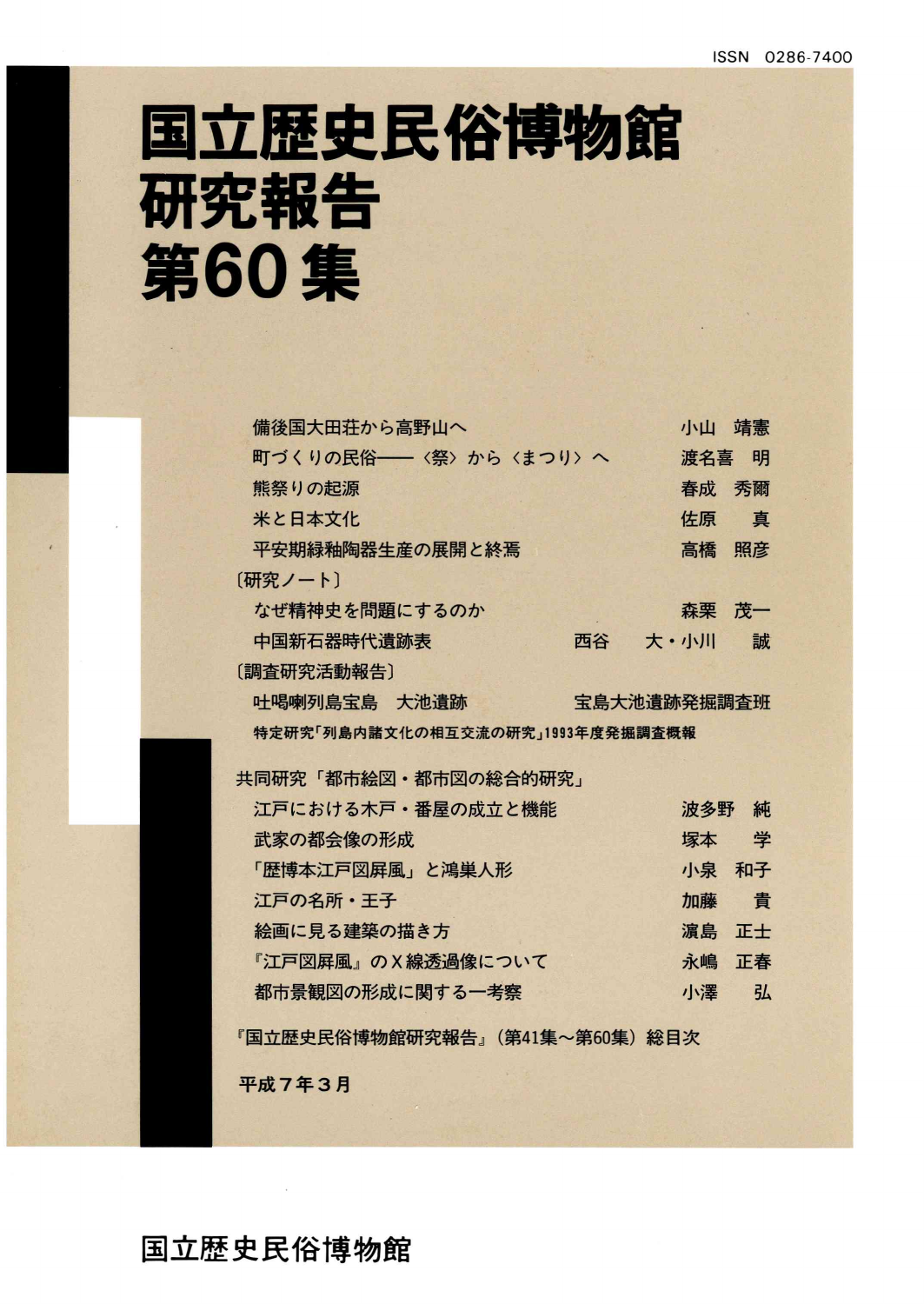## 国立歴史民俗博物館 研究報告 第60集

#### 目 次

| <b>▒備後国大田荘から高野山へ…………………………………………………………小山 靖憲  Ⅰ</b> |    |     |
|----------------------------------------------------|----|-----|
| ----年貢輸送のイデオロギー--                                  |    |     |
| ▒町づくりの民俗──〈祭〉から〈まつり〉へ……………………………………渡名喜 明           |    | 21  |
| ▒熊祭りの起源……………………………………………………………………………………春成          | 秀爾 | 57  |
| ▒米と日本文化………………………………………………………………………佐原               | 真  | 107 |
| ▒平安期緑釉陶器生産の展開と終焉………………………………………………高橋 照彦            |    | 133 |
| 「研究ノート]                                            |    |     |
| ▒なぜ精神史を問題にするのか…………………………………………………………森栗 茂一  171     |    |     |
| ――柴谷篤弘・田中克彦『差別ということば』を読んで――                        |    |     |
| ▒中国新石器時代遺跡表………………………………………………西谷  大・小川              | 誠  | 181 |
| ――浙江・福建・広東省――                                      |    |     |
| [調査研究活動報告]                                         |    |     |
| ▒吐喝喇列島宝島 大池遺跡…………………………………………宝島大池遺跡発掘調査班           |    | 261 |

特定研究「列島内諸文化の相互交流の研究」1993年度発掘調査概報

### 共同研究 「都市絵図・都市図の総合的研究」

| ――絵画史料を中心に――                                     |       |
|--------------------------------------------------|-------|
| ▒武家の都会像の形成…………………………………………………………………………………塚本 学 47 |       |
| ---都市イメージとしての江戸図屏風--                             |       |
| ▒「歴博本江戸図屛風」と鴻巣人形…………………………………………………小泉 和子         | - 63  |
| ▒江戸の名所・王子………………………………………………………………………加藤──貴        | 79    |
| ▒絵画に見る建築の描き方………………………………………………………………濵島 正士        | - 115 |
|                                                  | 141   |
| ▒都市景観図の形成に関する一考察………………………………………………小澤──弘          | 195   |
|                                                  |       |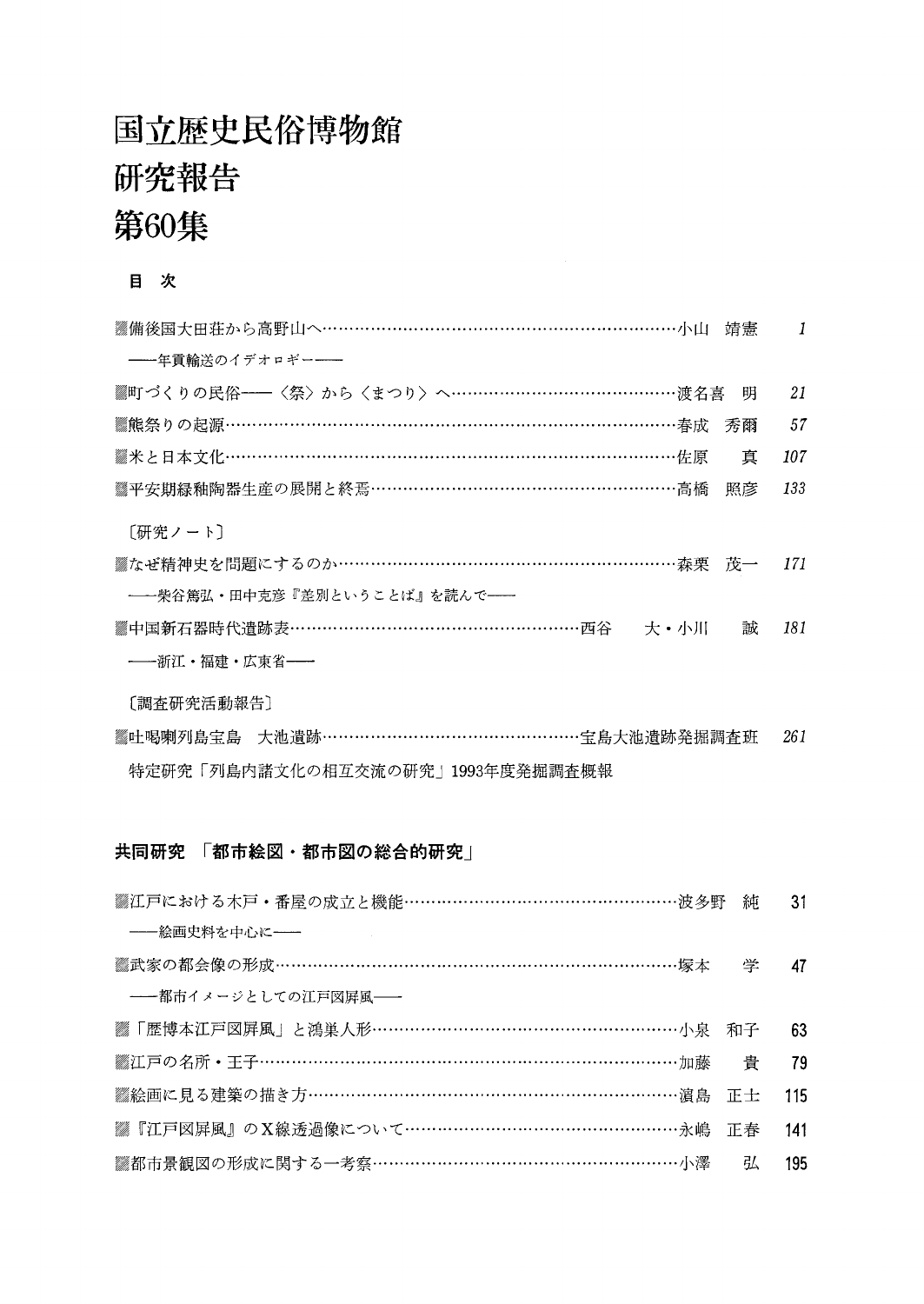一「江戸一目図屏風」をめぐって一

付・「名所風俗図」の研究における諸問題

『国立歴史民俗博物館研究報告』(第41集~第60集)総目次

平成7年3月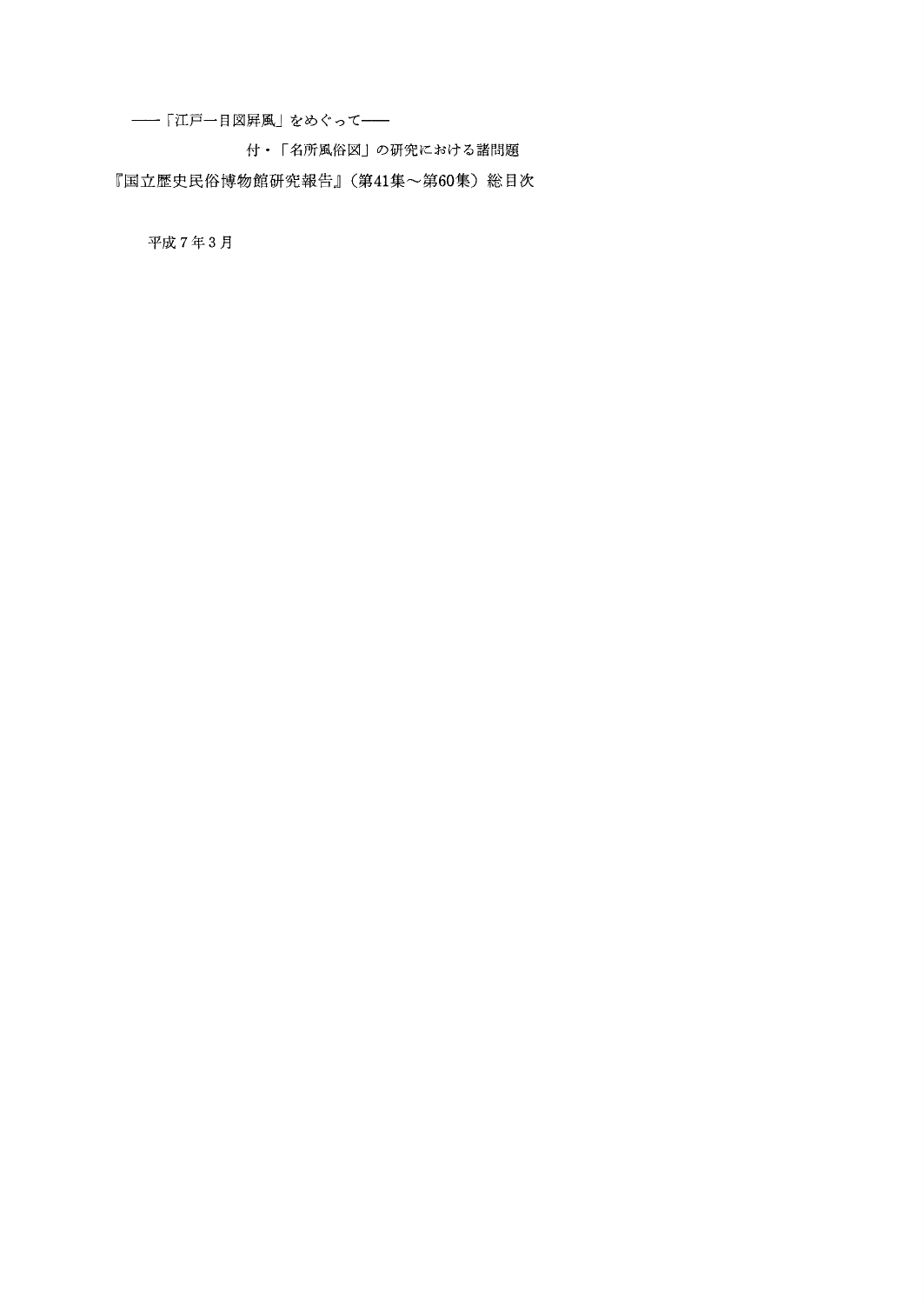## Bulletin of the National Museum of Japanese History vol.60

Contents:

| KOYAMA, Y.              | From "Ota-shō" (The Manor of Ota) in "Bingo-no-kuni"                                                                                              |  |
|-------------------------|---------------------------------------------------------------------------------------------------------------------------------------------------|--|
|                         | (old name of the eastern part of Hiroshima Pref.) to                                                                                              |  |
|                         | "Kōya-san" (Mount Kōya): The Ideology in Transportation                                                                                           |  |
|                         |                                                                                                                                                   |  |
| TONAKI, A.              | Folklore for Constructing a Town: From Ritual to Festival 21                                                                                      |  |
| HARUNARI, H.            |                                                                                                                                                   |  |
| SAHARA, M.              |                                                                                                                                                   |  |
| Таканаѕні, Т.           | The Rise and the Termination of the Production of                                                                                                 |  |
|                         |                                                                                                                                                   |  |
| [Research Notes]        |                                                                                                                                                   |  |
| MORIKURI, S.            | Why Do We Value Psychological Element in the History?  171                                                                                        |  |
| NISHITANI, M. OGAWA, M. |                                                                                                                                                   |  |
|                         | Table of Historic Relics of the Chinese Neolithic Era                                                                                             |  |
|                         | Concerning the Zhe jian, Fu jian, Guang dong Provinces  181                                                                                       |  |
|                         | [Report on Investigation and Research Activity]                                                                                                   |  |
|                         | The Investigation Party of Oike Site on Takarajima Island                                                                                         |  |
|                         | Brief Report of the Excavation of Oike Site on Takarajima                                                                                         |  |
|                         | Island (in Tokara Islands, Situated in the Southwest of                                                                                           |  |
|                         | Kyūshū), 1993 $\cdots$ $\cdots$ $\cdots$ $\cdots$ $\cdots$ $\cdots$ $\cdots$ $\cdots$ $\cdots$ $\cdots$ $\cdots$ $\cdots$ $\cdots$ $\cdots$ $261$ |  |

#### Joint Study on Pictorial Materials of Japanese Early-modern Cities

| HATANO, J. | Establishment and Functions of "Kido", A Wooden Gate, |
|------------|-------------------------------------------------------|
|            | and "Banya", A Guard House, in Edo City:              |
|            |                                                       |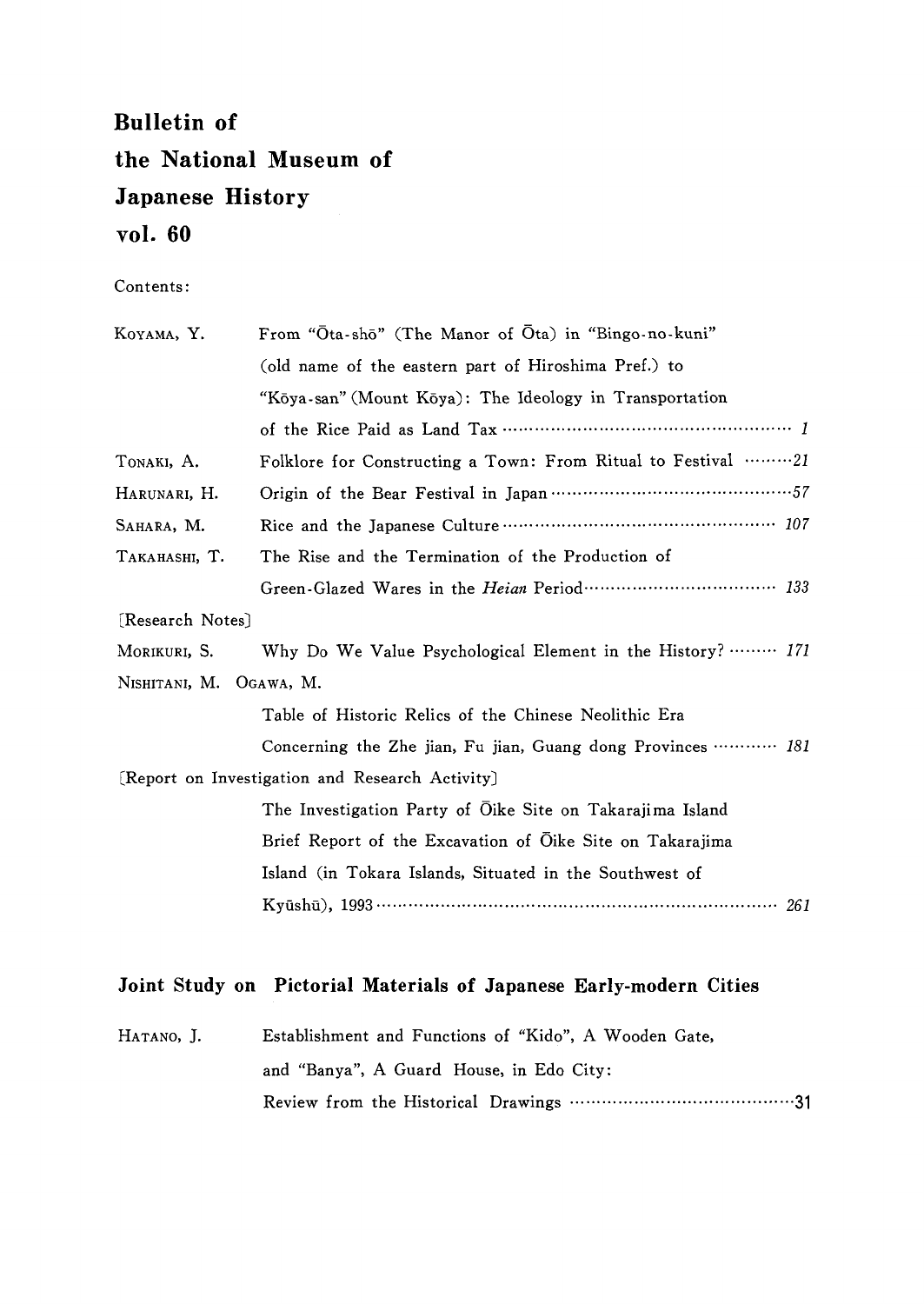| TSUKAMOTO, M. | Establishment of the Urban Image of the Samurai Class:     |  |
|---------------|------------------------------------------------------------|--|
|               | The Design of the Folding Screen Entitled "Edo-zu          |  |
|               |                                                            |  |
| KOIZUMI, K.   | The Folding Screen Entitled "Edo-zu (Picture of Edo Town)" |  |
|               | Owned by the National Museum of Japanese History and       |  |
|               |                                                            |  |
| KATO, T.      |                                                            |  |
| HAMASHIMA, M. | How to Describe the Architecture in the Drawings  115      |  |
| NAGASHIMA, M. |                                                            |  |
| OZAWA, H.     | A Consideration of the Establishment of the City Landscape |  |
|               | Drawings: Regarding the Folding Screen Entitled "Edo       |  |
|               | Hito-me-zu" (A View of Edo) (Supplement: Various Subjects  |  |
|               | in the Study of the "Meisho Fūzoku-zu" (Picture of Manners |  |
|               |                                                            |  |
|               |                                                            |  |

Contents of "Bulletin of the National Museum of Japanese History", Vol.  $41 \sim$ Vol.

Mar.1995.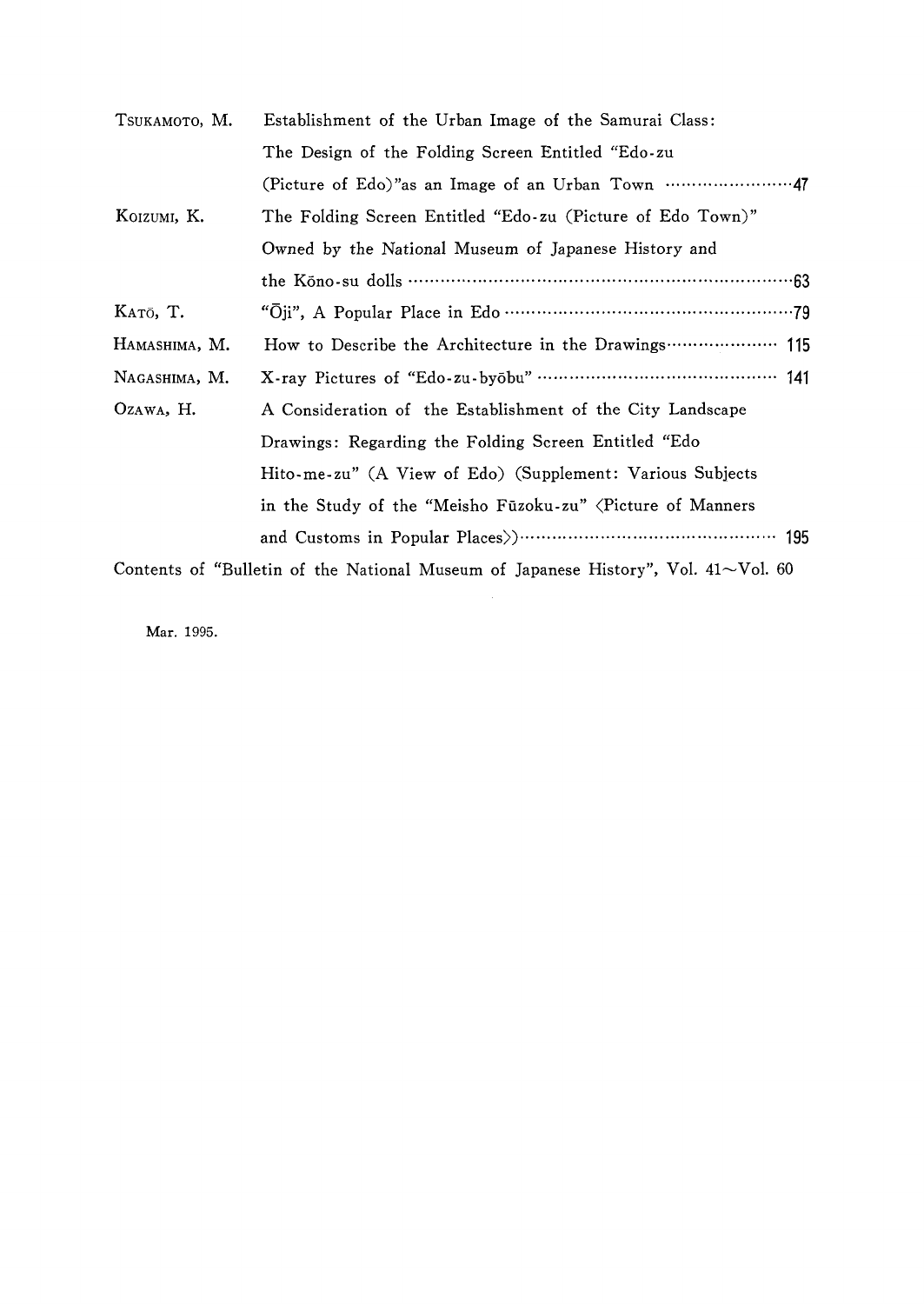### 共同研究

「都市絵画・都市図の総合的研究」参考資料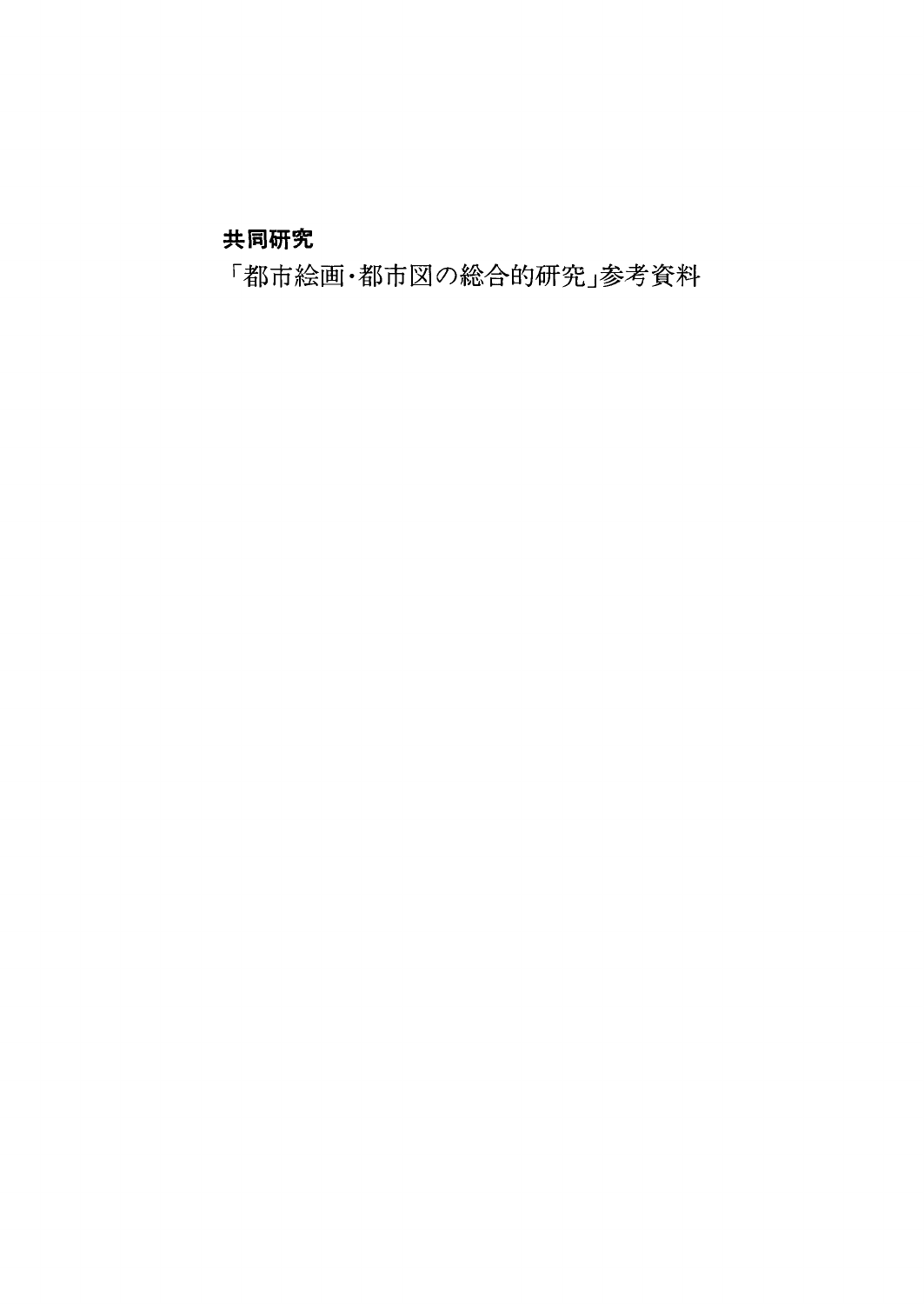|   | 第60集                                                                               |
|---|------------------------------------------------------------------------------------|
| 刷 | (非売品)                                                                              |
|   | 〒285 千葉県佐倉市城内町 117<br>電話 043-486-0123 (代表)                                         |
|   | 〒107 東京都港区南青山 2-11-17<br>電 話 03―3404―2251 (代表)                                     |
|   | 国立歴史民俗博物館研究報告<br>平成 7 年 3 月27日 日<br>平成 7 年 3 月 31 日 発 行<br>国立歴史民俗博物館<br>第一法規出版株式会社 |

⑥Printed in Japan Mar,1995